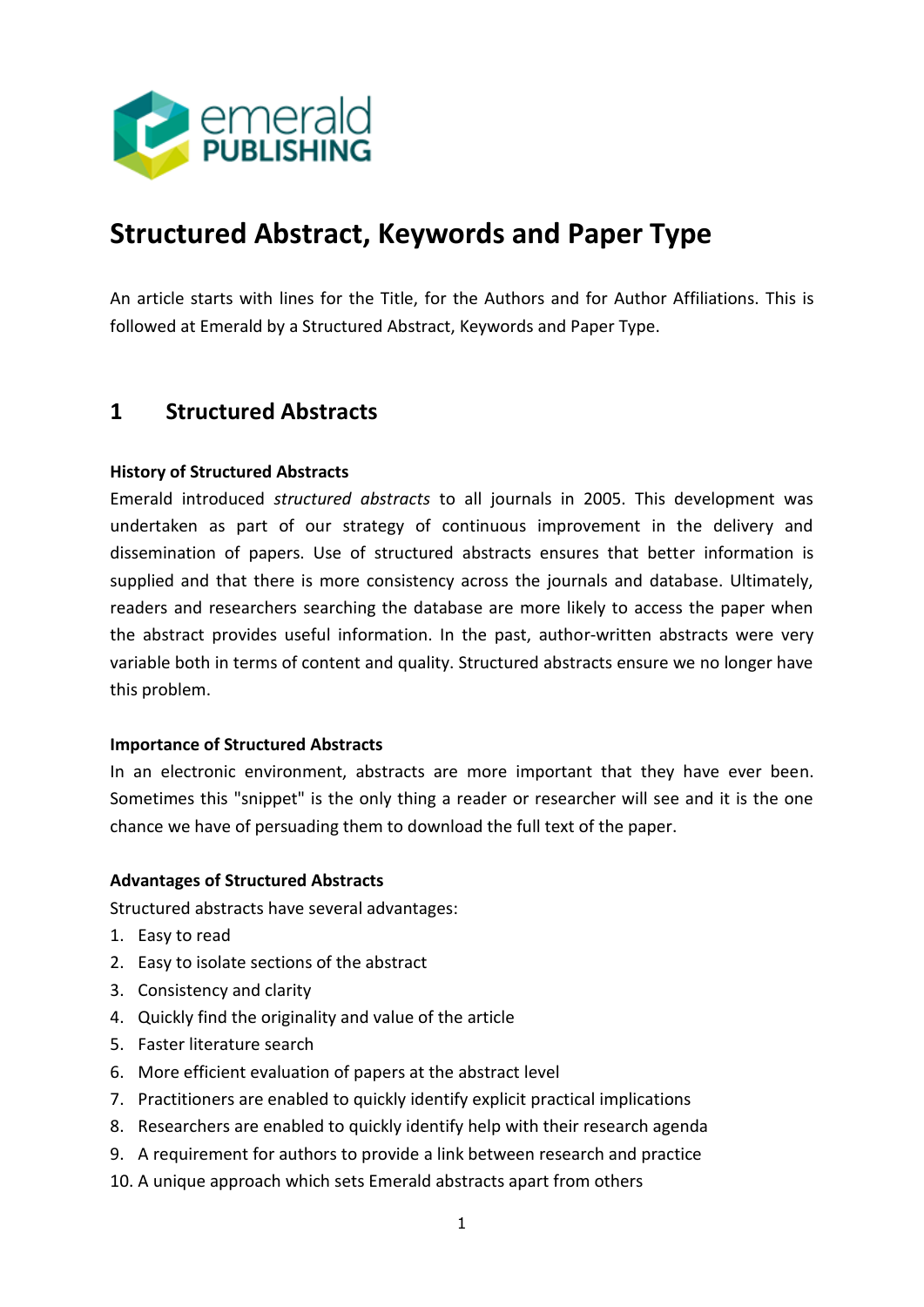Structured abstracts will help the Editor in their preliminary review of a paper and will certainly help the journal reviewers get an overview of a paper even before conducting the review.

#### **Writing Structured Abstracts**

To produce a structured abstract for a journal at Emerald, the following sections have to be written. There are four sections which are obligatory (Purpose, Design, Findings and Value); the other two sections (Research limitations/implications and Practical implications) may be omitted if they are not applicable to your paper.

**Abstracts should contain no more than 250 words**. Write concisely and clearly. The abstract should reflect only what appears in the original paper.

| Purpose of this paper           | What are the reason(s) for writing the paper or the aims<br>of the research?                                                                                                             |
|---------------------------------|------------------------------------------------------------------------------------------------------------------------------------------------------------------------------------------|
| Design/methodology/approach     | How are the objectives achieved? Include the main<br>method(s) used for the research. What is the approach<br>to the topic and what is the theoretical or subject scope<br>of the paper? |
| Findings                        | What was found in the course of the work? This will<br>refer to analysis, discussion, or results.                                                                                        |
| Research                        | If research is reported on in the paper this section must                                                                                                                                |
| limitations/implications        | be completed and should include suggestions for future                                                                                                                                   |
| (if applicable)                 | research and any identified limitations in the research<br>process.                                                                                                                      |
| <b>Practical implications</b>   | What are outcomes and implications for practice? What                                                                                                                                    |
| (if applicable)                 | possible applications and consequences are identified?                                                                                                                                   |
|                                 | Not all papers will have practical implications but most                                                                                                                                 |
|                                 | will. What changes to practice should be made as a                                                                                                                                       |
|                                 | result of this research/paper?                                                                                                                                                           |
| Social implications             | What will be the impact on society of this research?                                                                                                                                     |
| (if applicable)                 | How will it influence public attitudes? How will it                                                                                                                                      |
|                                 | social<br>influence<br>(corporate)<br>responsibility<br>or                                                                                                                               |
|                                 | environmental issues? How could it inform public or                                                                                                                                      |
|                                 | industry policy? How might it affect quality of life?                                                                                                                                    |
| What is original/value of paper | What is new in the paper? State the value of the paper                                                                                                                                   |
|                                 | and to whom.                                                                                                                                                                             |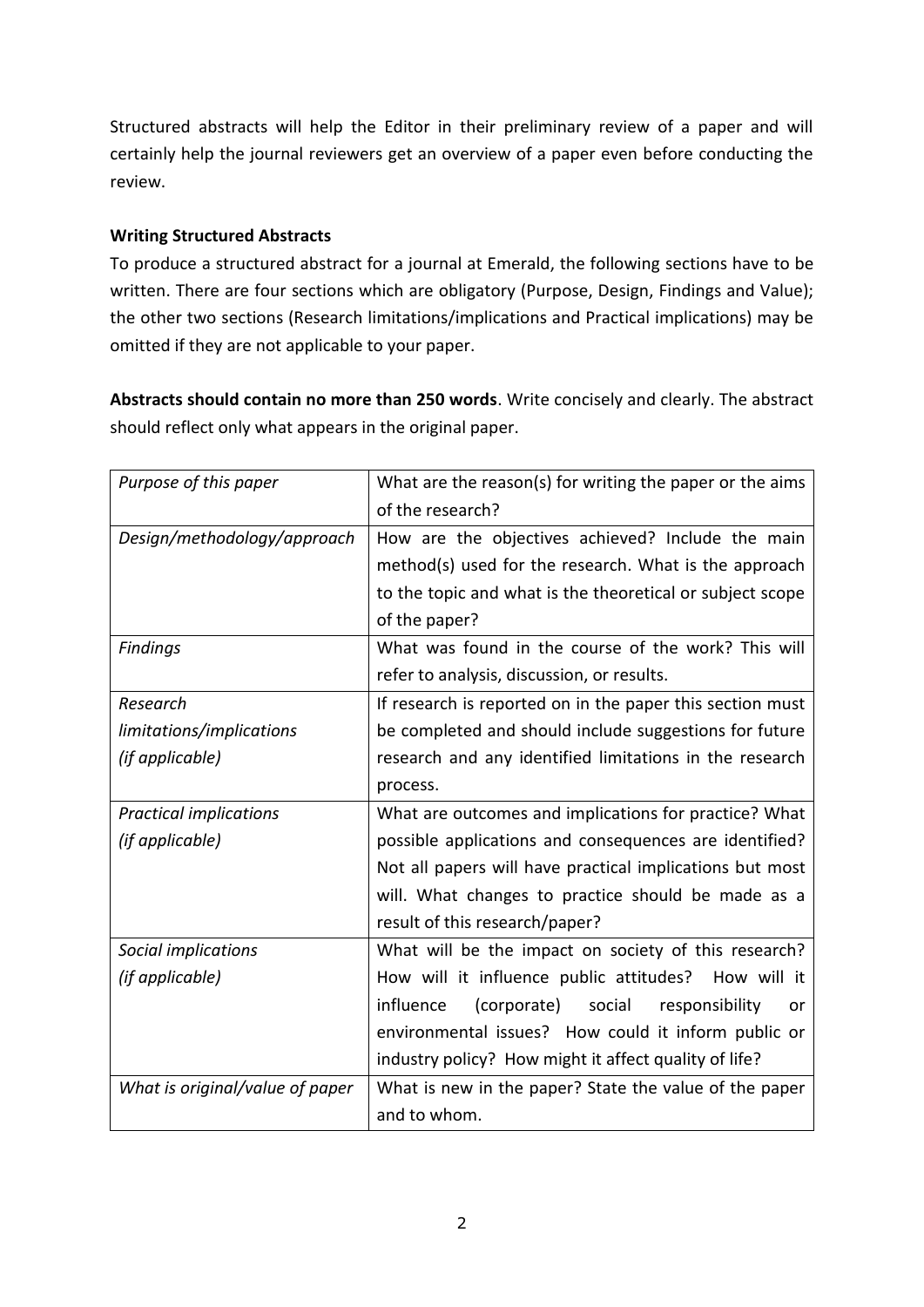## **2 Keywords**

#### **Selecting Keywords**

Researchers will be more likely to retrieve the paper when conducting a keyword search in any database holding your paper when it is suitably tagged. Supply **between 6 and 12 keywords** for tagging your paper.

 **Select keywords from a controlled list** of keywords. Library of Congress Subject Headings (LCSH) is such a controlled list. You can make use of FAST (Faceted Application of Subject Terminology) derived from LCSH. Go to http://experimental.worldcat.org/fast/assignfast

and start typing your intended keyword into the field. As you do, you are prompted with related options from the controlled list. Select what makes sense for your article. Try another word to find more controlled keywords. Keywords from a controlled list will have a higher chance to be selected by someone searching for your paper.

 **Select also free keywords**. Your research is unique and cannot be described fully with controlled keywords alone. Pick keywords which reflect the specificity of your paper. Try your keywords in search engines like Google and see if search results are those you expected. Check also at the bottom of Google's list what other people have entered on a similar search. This information may give you more ideas.

In any case, avoid overarching terms like "Aerospace" unless the paper discusses the topic with such a wide focus. Include also the most common term for your concept. Do not make up new terms for an old concept. Try to think broadly; if the paper discusses manufacturing concepts in an aeronautical factory it may be worthwhile supplying the industry as a keyword. If an activity/research takes place in a particular country then supply the country's name as a keyword.

#### **Using Keywords**

The use of keywords is not limited to the one line below the abstract of your article. Keywords (the key words of your paper) have to be used also in the title, the abstract and in the body of the text. This is the topic of Search Engine Optimization (SEO). Search engines rank articles according to the occurrence of **keywords in title, abstract and body**. The keywords given in the keyword line under the abstract may however be important in certain databases like *Emerald Insight*: http://www.emeraldinsight.com . For more information on Search Engine Optimization (SEO) see: http://SEO.AircraftEngineering.AT !!!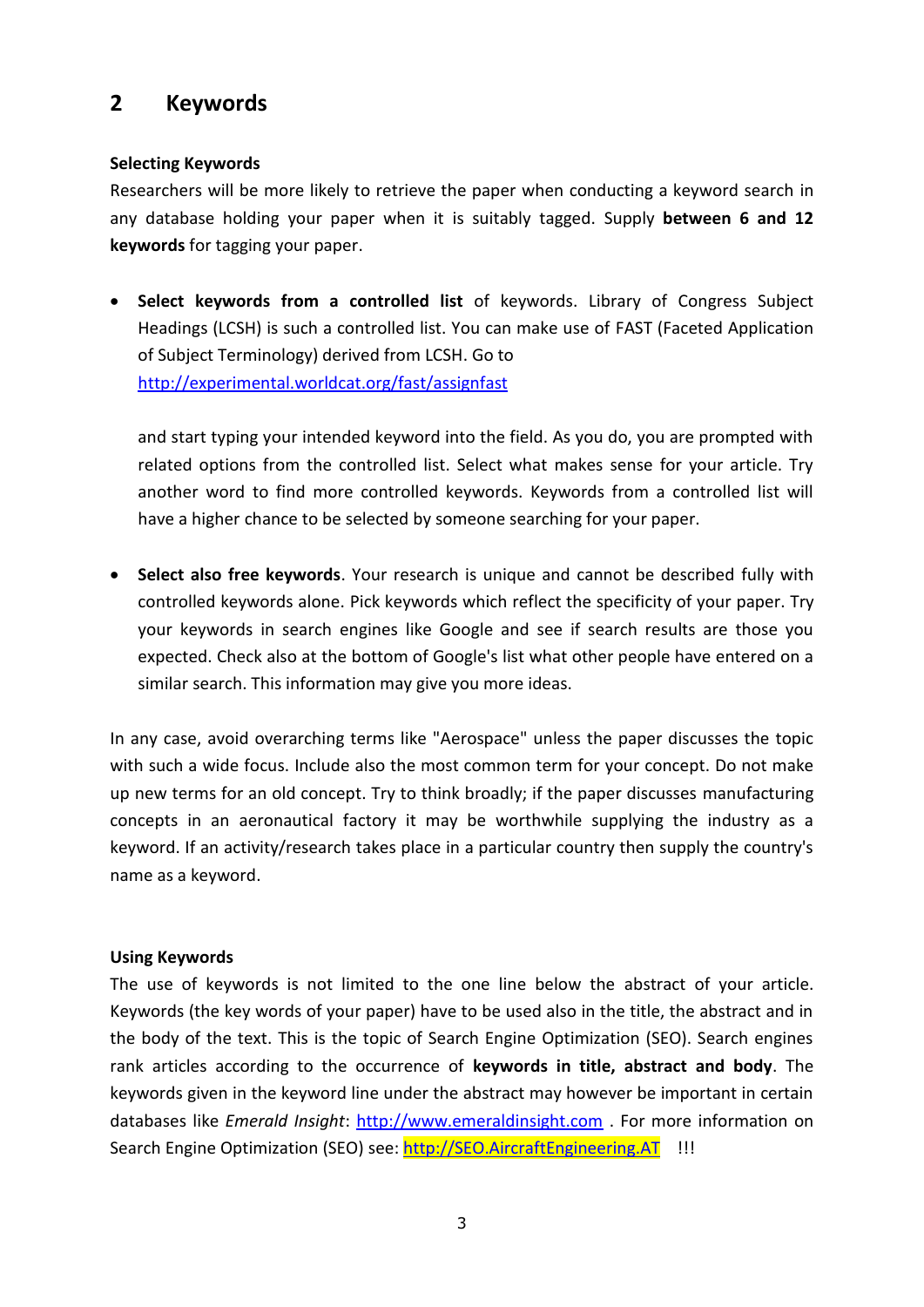## **3 Article Classification (Paper Type)**

Please choose a category for your paper. Pick the category which most closely describes your paper. We understand that some papers can fit into more than one category but it is necessary to assign your paper to one of the categories - these are listed and will be searchable within the database *Emerald Insight*.

- **Research paper**: This category covers papers which report on any type of research undertaken by the author(s). The research may involve the construction or testing of a model or framework, action research, testing of data, market research or surveys, empirical, scientific or clinical research.
- **Viewpoint**: Any paper where content is dependent on the author's opinion and interpretation, should be included in this category; this also includes journalistic pieces.
- **Technical paper**: Describes and evaluates technical products, processes or services.
- **Conceptual paper**: These papers will not be based on research but will develop and test hypotheses. The papers are likely to be discursive and will cover philosophical discussions and comparative studies of others' work and thinking.
- **Case study**: Case studies describe actual interventions or experiences within organizations. They may well be subjective and will not generally report on research. A description of a legal case or a hypothetical case study used as a teaching exercise would also fit into this category.
- **Literature review**: It is expected that all types of paper cite any relevant literature so this category should only be used if the main purpose of the paper is to annotate and/or critique the literature in a particular subject area. It may be a selective bibliography providing advice on information sources or it may be comprehensive in that the paper's aim is to cover the main contributors to the development of a topic and explore their different views.
- **General review**: This category covers those papers which provide an overview or historical examination of some concept, technique or phenomena. The papers are likely to be more descriptive or instructional ("how to" papers) than discursive.